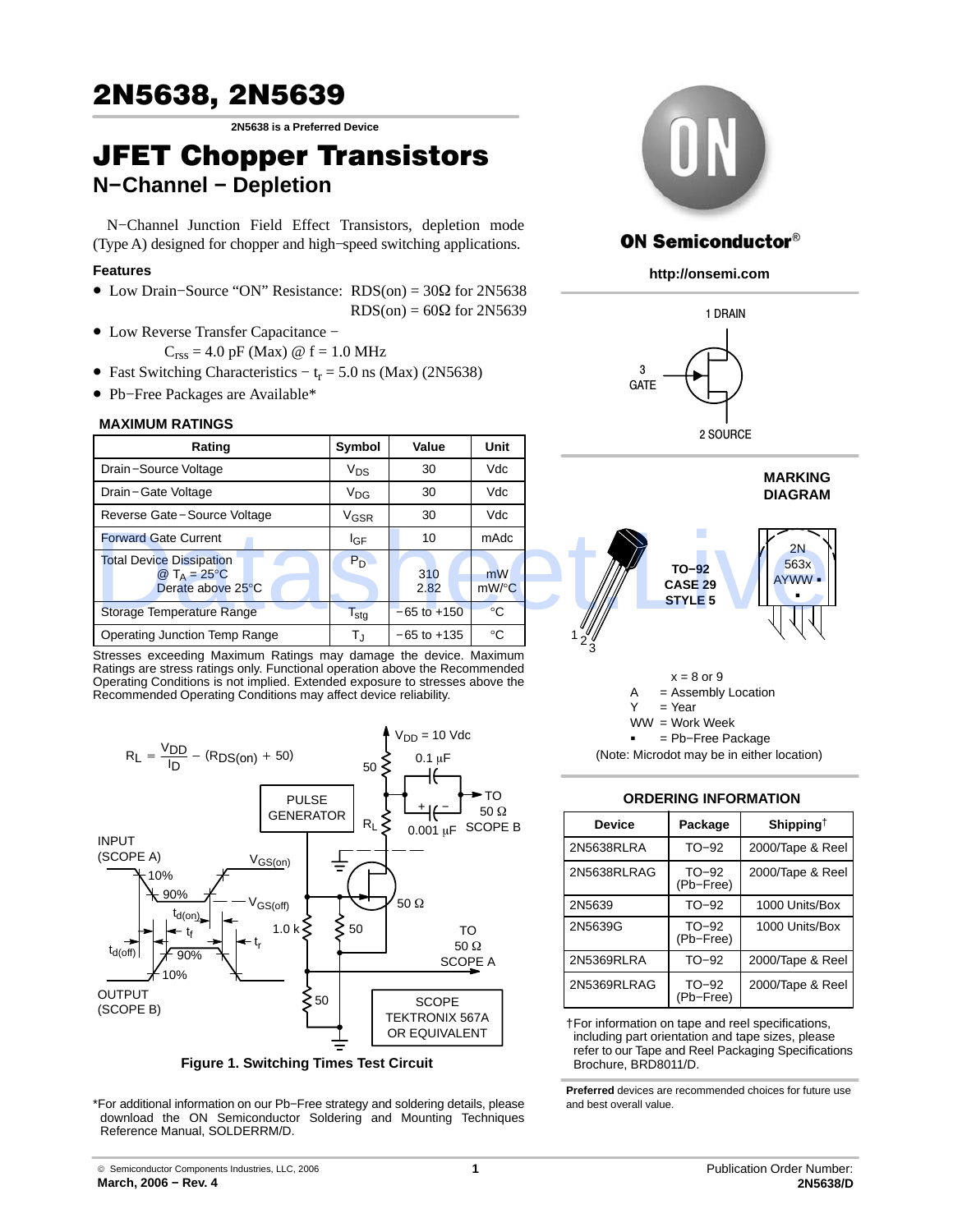### **2N5638, 2N5639**

### **ELECTRICAL CHARACTERISTICS** (T<sub>A</sub> = 25°C unless otherwise noted)

| <b>Characteristic</b>                                                                                                                                                                                                              |                                                                          | Symbol                  | Min                      | Max                      | Unit         |
|------------------------------------------------------------------------------------------------------------------------------------------------------------------------------------------------------------------------------------|--------------------------------------------------------------------------|-------------------------|--------------------------|--------------------------|--------------|
| <b>OFF CHARACTERISTICS</b>                                                                                                                                                                                                         |                                                                          |                         |                          |                          |              |
| Gate-Source Breakdown Voltage<br>$(I_G = -1.0 \mu A d c, V_{DS} = 0)$                                                                                                                                                              |                                                                          | $V_{(BR)GSS}$           | 35                       |                          | Vdc          |
| <b>Gate Reverse Current</b><br>$(V_{GS} = -15$ Vdc, $V_{DS} = 0$ )<br>$(V_{GS} = -15$ Vdc, $V_{DS} = 0$ , $T_A = 100$ °C)                                                                                                          |                                                                          | I <sub>GSS</sub>        |                          | 1.0<br>1.0               | nAdc<br>uAdc |
| Drain-Cutoff Current<br>$(V_{DS} = 15$ Vdc, $V_{GS} = -12$ Vdc)<br>$(V_{DS} = 15$ Vdc, $V_{GS} = -12$ Vdc, $T_A = 100$ °C)<br>$(V_{DS} = 15$ Vdc, $V_{GS} = -8.0$ Vdc)<br>$(V_{DS} = 15$ Vdc, $V_{GS} = -8.0$ Vdc, $T_A = 100$ °C) | 2N5638<br>2N5638<br>2N5639<br>2N5639                                     | $I_{D(off)}$            |                          | 1.0<br>1.0<br>1.0<br>1.0 | uAdc         |
| <b>ON CHARACTERISTICS</b>                                                                                                                                                                                                          |                                                                          |                         |                          |                          |              |
| Zero-Gate-Voltage Drain Current (Note 1)<br>$(V_{DS} = 20$ Vdc, $V_{GS} = 0$ )                                                                                                                                                     | 2N5638<br>2N5639                                                         | <b>I</b> <sub>DSS</sub> | 50<br>25                 | -                        | mAdc         |
| Drain-Source "ON" Voltage<br>$(I_D = 12 \text{ m}$ Adc, $V_{GS} = 0$ )<br>$(I_D = 6.0$ mAdc, $V_{GS} = 0$ )                                                                                                                        | 2N5638<br>2N5639                                                         | $V_{DS(on)}$            |                          | 0.5<br>0.5               | Vdc          |
| Static Drain-Source "ON" Resistance<br>$(I_D = 1.0 \text{ m}$ Adc, $V_{GS} = 0$ )                                                                                                                                                  | 2N5638<br>2N5639                                                         | $R_{DS(on)}$            |                          | 30<br>60                 | Ω            |
| <b>SMALL-SIGNAL CHARACTERISTICS</b>                                                                                                                                                                                                |                                                                          |                         |                          |                          |              |
| Static Drain-Source "ON" Resistance<br>$(V_{GS} = 0, I_D = 0, f = 1.0$ kHz)                                                                                                                                                        | 2N5638<br>2N5639                                                         | $R_{DS(on)}$            |                          | 30<br>60                 | Ω            |
| Input Capacitance<br>$(V_{DS} = 0, V_{GS} = -12$ Vdc, f = 1.0 MHz)                                                                                                                                                                 |                                                                          | $\mathrm{C_{iss}}$      |                          | 10                       | pF           |
| Reverse Transfer Capacitance<br>$(V_{DS} = 0, V_{GS} = -12$ Vdc, f = 1.0 MHz)                                                                                                                                                      |                                                                          | C <sub>rss</sub>        | $\qquad \qquad$          | 4.0                      | рF           |
| <b>SWITCHING CHARACTERISTICS</b> (V <sub>DD</sub> = 10 Vdc, V <sub>GS(on)</sub> = 0, V <sub>GS(off)</sub> = -10 Vdc, R <sub>G'</sub> = 50 $\Omega$ . See Figure 1 on page 1)                                                       |                                                                          |                         |                          |                          |              |
| Turn-On Delay Time                                                                                                                                                                                                                 | $I_{D(0n)} = 12 \text{ m}$ Adc, 2N5638<br>$I_{D(0n)} = 6.0$ mAdc, 2N5639 | $t_{d(on)}$             |                          | 4.0<br>6.0               | ns           |
| <b>Rise Time</b>                                                                                                                                                                                                                   | $I_{D(0n)} = 12 \text{ m}$ Adc, 2N5638<br>$I_{D(0n)} = 6.0$ mAdc, 2N5639 | $t_r$                   |                          | 5.0<br>8.0               | ns           |
| Turn-Off Delay Time                                                                                                                                                                                                                | $I_{D(0n)} = 12 \text{ m}$ Adc, 2N5638<br>$I_{D(0n)} = 6.0$ mAdc, 2N5639 | $t_{d(Off)}$            | $\overline{\phantom{0}}$ | 5.0<br>10                | ns           |
| Fall Time                                                                                                                                                                                                                          | $I_{D(0n)} = 12 \text{ m}$ Adc, 2N5638<br>$I_{D(0n)} = 6.0$ mAdc, 2N5639 | tғ                      |                          | 10<br>20                 | ns           |

1. Pulse Width  $\leq 300 \mu s$ , Duty Cycle  $\leq 3.0\%$ .